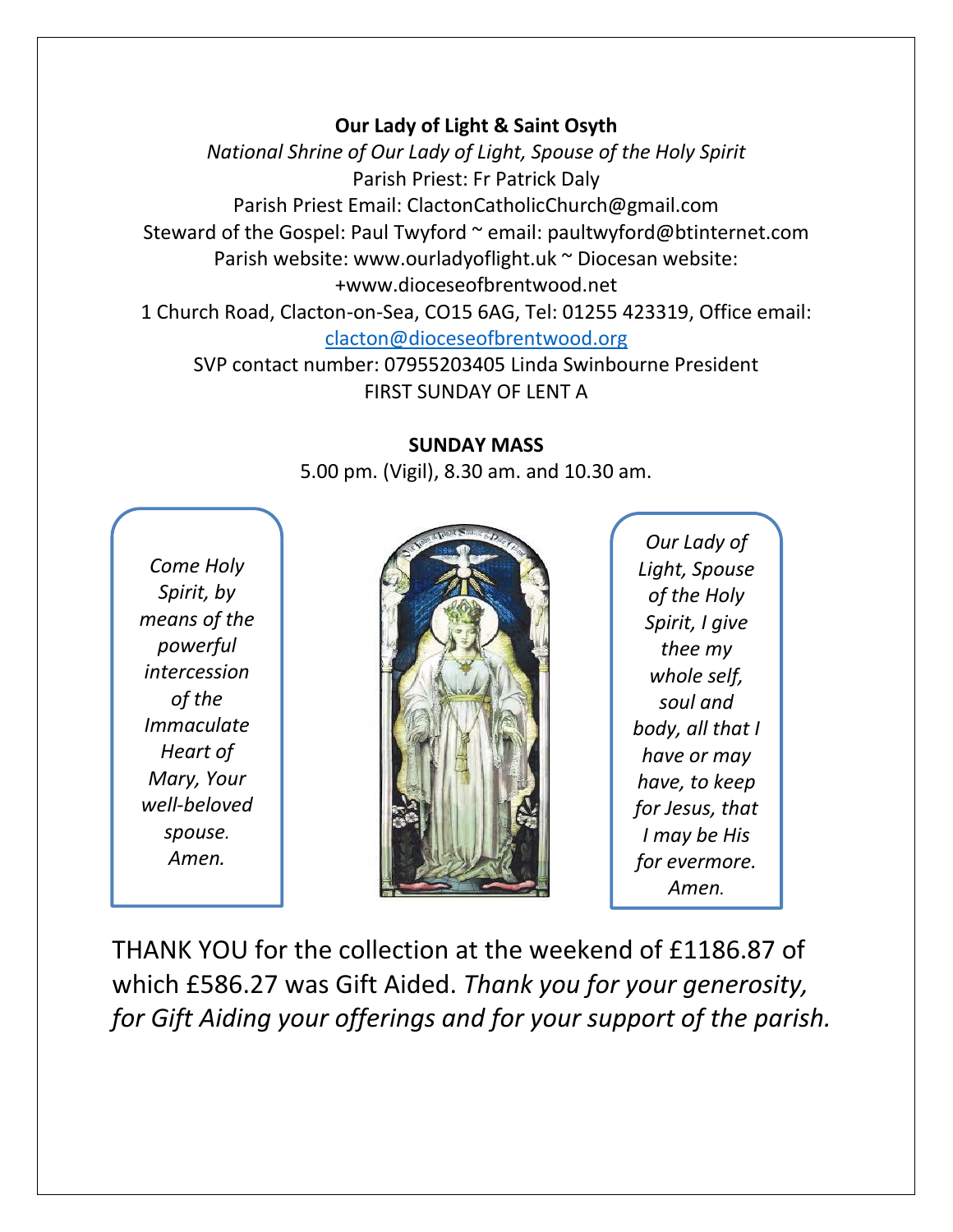COFFEE AFTER 8.30 and 10.30 Masses.

STATIONS OF THE CROSS: Every Friday in Lent at 7.00 pm. I have invited the members of the other Christian Churches in Clacton to join us. Please bring your children as it is very important that they experience this ancient devotion.

NEXT BAPTISM COURSE: Will be on Monday 23rd and 30<sup>th</sup> March. Please speak to Fr Patrick after Mass if you wish your child to be baptised.

COLDS/FLU: In accordance with guidelines issued by the Diocese, I would request that anyone with cold or flu symptoms refrain from taking communion from the Chalice and receive the host on the hand only. Thank you. Fr Patrick.

FAMILY FAST DAY: Friday 6<sup>th</sup> March is Family Fast Day. A second collection will be held at all Sunday Masses next weekend for CAFOD.

HOLY COMMUNION FOR THE SICK: I have requests from parishioners at the following addresses: Hazelmere Rd, Queen Rd, Castle Rd, Constable Ave, Standard Rd, Jaywick. If you are an Extra Ordinary Minister of Holy Communion and can help – please speak to Fr Patrick.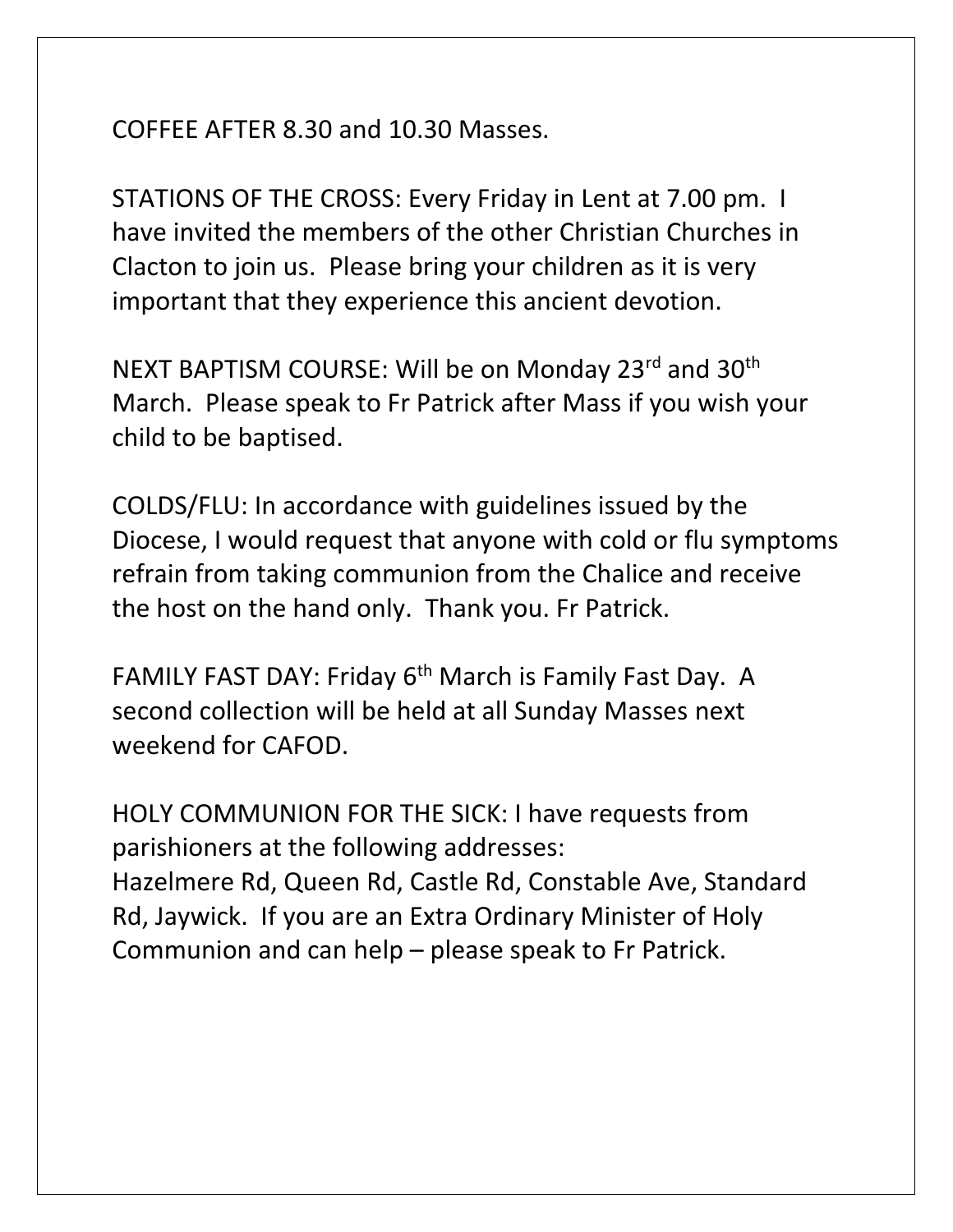CALLING ALL RED BOXES: Message from our Missio Secretary, Manual Mathew – all red boxes to be given back by March.

LOTTERY NUMBER: No 4. 2 Winners – Chris Deegan & Carole Carrington.

| Saturday 29 <sup>th</sup> February | $9.45$ am.-         | <b>CONFESSIONS</b>                     |
|------------------------------------|---------------------|----------------------------------------|
|                                    | 10.40 am.           | Rosary & Adoration of the              |
|                                    |                     | <b>Blessed Sacrament.</b>              |
|                                    | 11.00 am.           | <b>MASS: Matthew Todd &amp; Rachel</b> |
|                                    |                     | <b>Strongitharm Intentions</b>         |
|                                    |                     | (Lindsay Abbarchi)                     |
| Saturday 29 <sup>th</sup> February | $4.00 \text{ pm} -$ | <b>CONFESSIONS</b>                     |
| Vigil of the First Sunday          | 4.40 pm.            | <b>Adoration of the Blessed</b>        |
| of Lent A                          |                     | Sacrament.                             |
|                                    | 5.00 pm.            | <b>MASS: Maureen Napper RIP</b>        |
|                                    |                     | (Michael Napper)                       |
| Sunday 1 <sup>st</sup> March       | 8.30 am.            | <b>MASS: Jenny Cotter RIP</b>          |
| First Sunday of Lent A             |                     | (Harry & Tina)                         |
|                                    | 10.30 am.           | <b>MASS: Mick Coen RIP</b>             |
|                                    |                     | (Ann Ayton)                            |
| Monday 2 <sup>nd</sup> March       | 9.30 am.            | <b>MASS: Jenny Cotter RIP</b>          |
|                                    |                     | (Lee Family)                           |
|                                    | 10.00 am.           | Novena to Our Lady, Adoration          |
|                                    |                     | of the Blessed Sacrament &             |
|                                    |                     | Midday Prayer.                         |
| Tuesday 3rd March                  | 9.30 am.            | <b>MASS: Pat Hughes RIP</b>            |
|                                    |                     | (Byrne Family)                         |
|                                    |                     |                                        |
|                                    |                     |                                        |